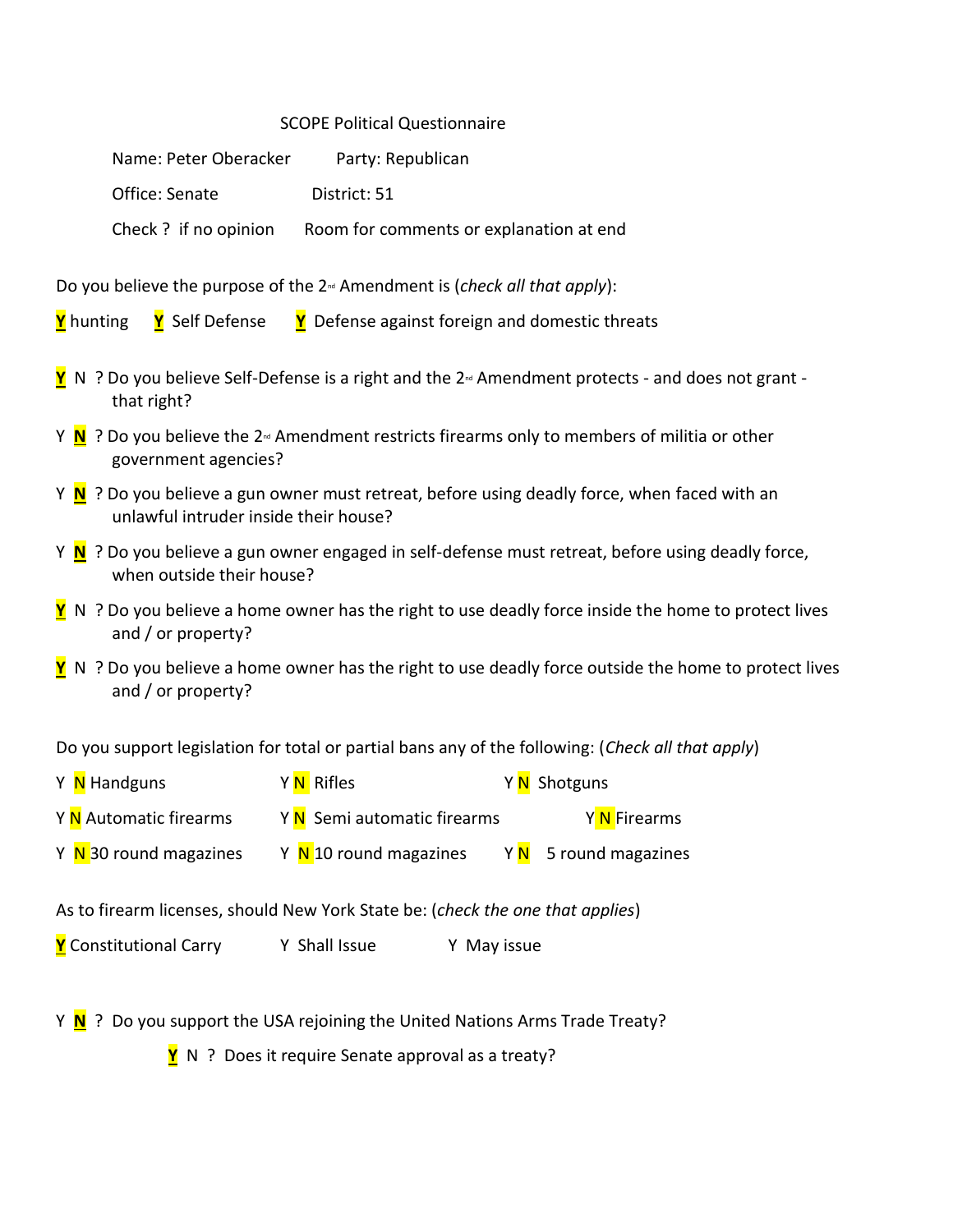Y **N** ? Do you support a ban on firearms over a certain caliber?

If so, what caliber?

**Y** N ? Do you support the 2005 "Protection of Lawful Commerce in Arms Act" (PLCAA)?

**Y** N ? Do you believe the 2005 PLCAA supersedes and nullifies any state laws to the contrary?

**Y** N ? Do you believe that the NYS law classifying firearms as a nuisance violates the PLCAA?

Do you believe that increased civilian firearms ownership leads to:

- Y **N** ? More Crime **Y** N ? Less Crime **Y N** ? Has negligible effect
- Y **N** ? Do you support legislation requiring microstamping?
- **Y** N ? Do you support pistol permit reciprocity with other states?
- Y **N** ? Do you support Safe Storage laws?
- Y **N** ? Do you support a gun purchase waiting period longer than the NICS required 3 days?
- Y **N** ? Do you support laws limiting firearm purchases to a specific number per time period?
- Y **N** ? Do you support laws limiting ammo purchases to a specific number per time period?
- Y **N** ? Do you believe firearm possession is limited to only inside the residence?
- Y **N** ? Do you support restricting ammo purchases only to the caliber of gun owned by the purchaser?
- Y **N** ? Do you support mandatory liability insurance for all gun owners?
- Y **N** ? Since 1988, The United States Undetectable Firearms Act made illegal any firearm that is not detectable by walk-through [metal detection.](https://en.wikipedia.org/wiki/Metal_detector) Given that, do you believe we need more state or federal "Ghost Gun laws?
- **Y** N ? Do you support enhanced sentences for those that use a firearm while committing a felony?
- **Y** N ? Do you support New York residents being able to directly (not through an FFL) purchase ammo over the internet?
- **Y** N ? Do you support New York residents being able to directly purchase firearms over the internet, using an FFL and following NICS regulations?
- Y **N** ? Do you believe localities can pass more restrictive firearms laws than state statutes without the state's permission